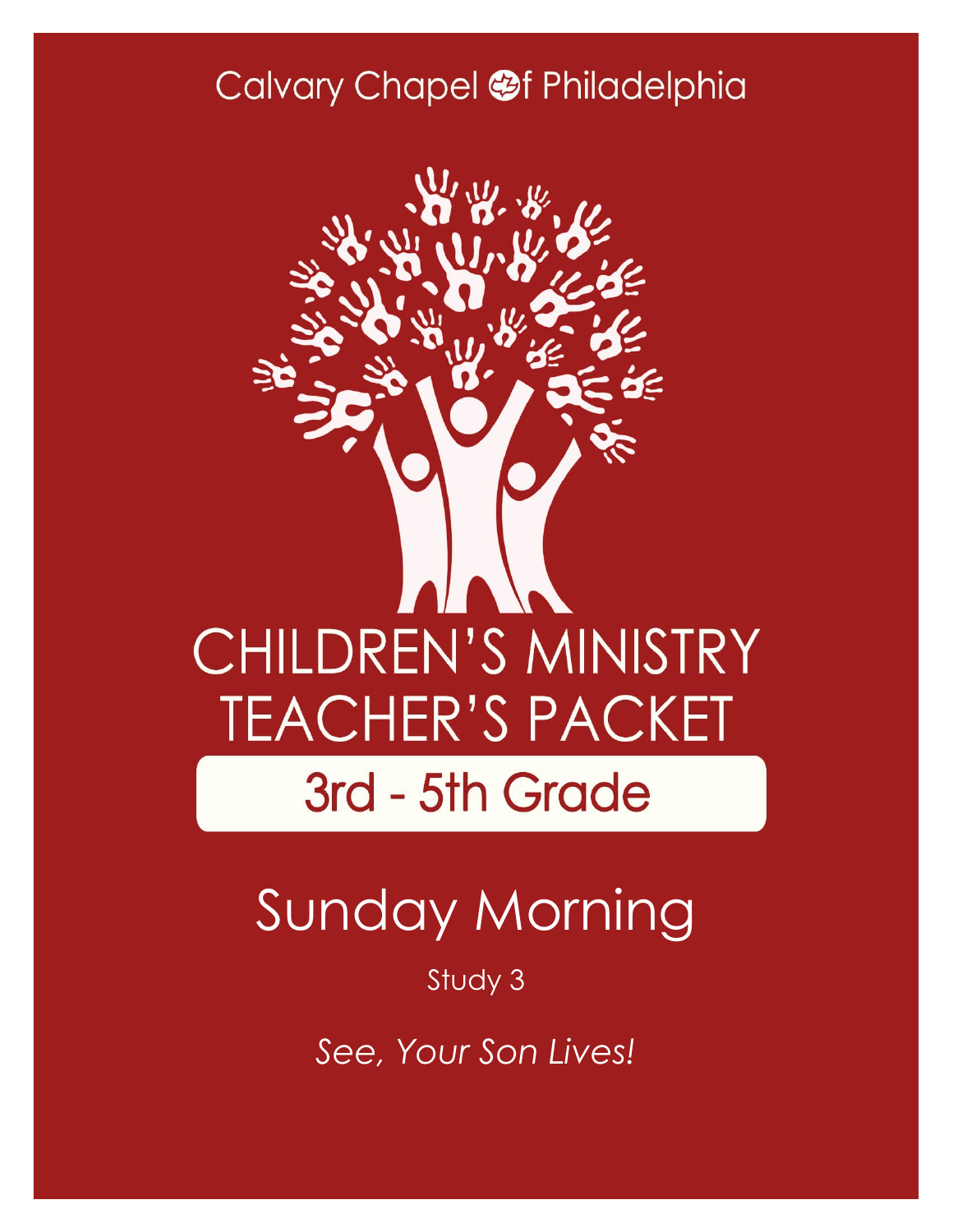## See, Your Son Lives!

The Objective is the key concept for this week's lesson. It should be the main focus of the study.

These are the key verses that you will find helpful in teaching your study this week. The "Main passage" is the basis of the study, where the other verses support the objective of the lesson.

There is a memory verse for the students that relates to every study. If a student can memorize the verse for the following week you may give them a prize from the "reward box" found on your cart.

An introductory activity or question that will settle the class, draw their attention to the study and prepare their hearts for God's Word.

**Objective To show the students that only God has power over death.** 

### **Key Verses**

1 Kings 17:17-24—Main Teaching Passage John 9:3 1 Thessalonians 4:13-14

#### **Memory Verse** - 1 Corinthians 15:22

"For as in Adam all die, even so in Christ all shall be made alive."

### **Hook**

Review last week's memory verse, Luke 12:24.

Ask the kids, "Have you ever taken something for granted (expect that someone or something will always be available)?"

What are some things that you take for granted?

Have you ever had something that you took for granted taken away (like when the power goes out, etc.)? How did you feel after you got it back?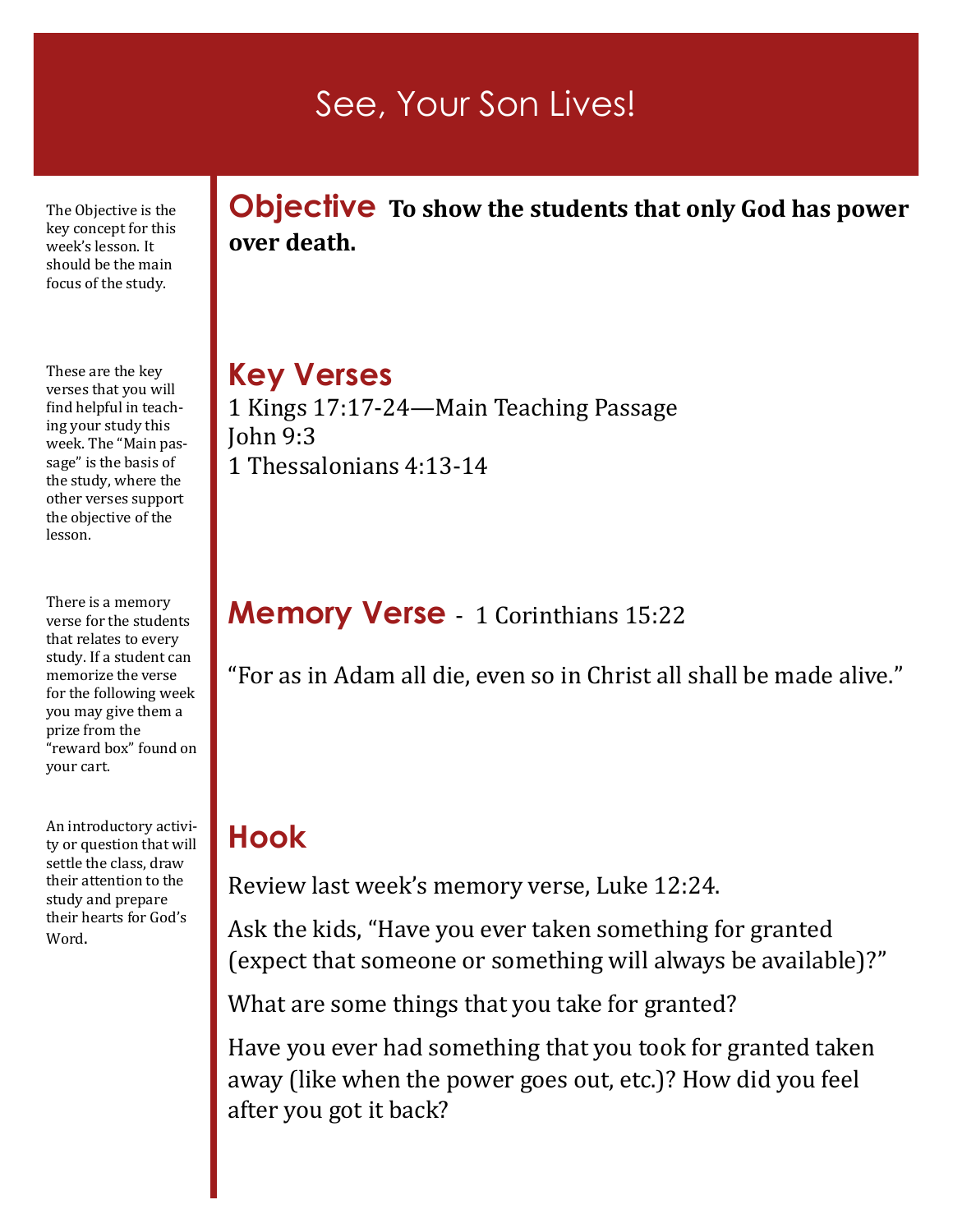What does the Bible say? This is where we will read a passage or series of passages that teach on the subject of the day.

The interpretation/ exegesis of the passage. What does this passage mean? How does this passage apply to my life?

# BOOK

The prophet Elijah was an outlaw. He had declared a drought to King Ahab and had been in hiding ever since. First he hid at the brook where he was fed by ravens, and then at a widow's house where God had been miraculously refilling her flour and oil every day. Though the widow and her son had been on the verge of starvation, now she had a continual supply of food for herself, her son, and Elijah.

It was during this time of miraculous provision that the widow's son became very sick. He got so sick, in fact, that he died, and the widow partially blamed Elijah, but also thought it must have happened because of some past sin she had committed.

Elijah took her lifeless son in his arms, carried him to his room, and placed him on the bed. He then stretched himself over the child and cried out to the LORD in prayer to bring the boy's soul back into him. After praying this three times, the LORD revived the child.

Elijah took the child back down to his mother, declaring, *"See, your son lives*!" The widow's response was to worship the LORD. *"Now by this I know that you are a man of God, and that the word of the LORD in your mouth is the truth."*

# LOOK

Life was good. The widow who had shared her precious water and the last of her food with Elijah had been blessed with a continual supply of food from the Lord. Similar to when Israel was supplied with enough manna to feed them every day of the week, this widow and everyone in her house *"ate for many days."* I wonder if she ever got used to this. When things are good and we begin to take things for granted, we can begin to forget how much God has actually blessed us with. That is, until those things are taken away.

God had rescued the widow and her son from starvation, but now her son was dead from some severe sickness. Sadly, like many today, she believed her misfortune was because of some sin in her life, but this wasn't the case. Like the man born blind in John 9, this boy died *"that the works of God should be revealed."* 

It's easy to cast blame on ourselves, others, or especially God when bad things happen to us, and this is exactly what Satan wants us to do. But it is so important to remember that God is in control and that His plan is perfect, to prosper you, to give you a future and a hope. Even when others plan evil against us, He works it out for the good. God doesn't always give us an explanation for why He allows certain things to happen, but the Christian's hope is in promises, not explanations, and His promise is to be with us and give us His peace in Christ Jesus that passes understanding.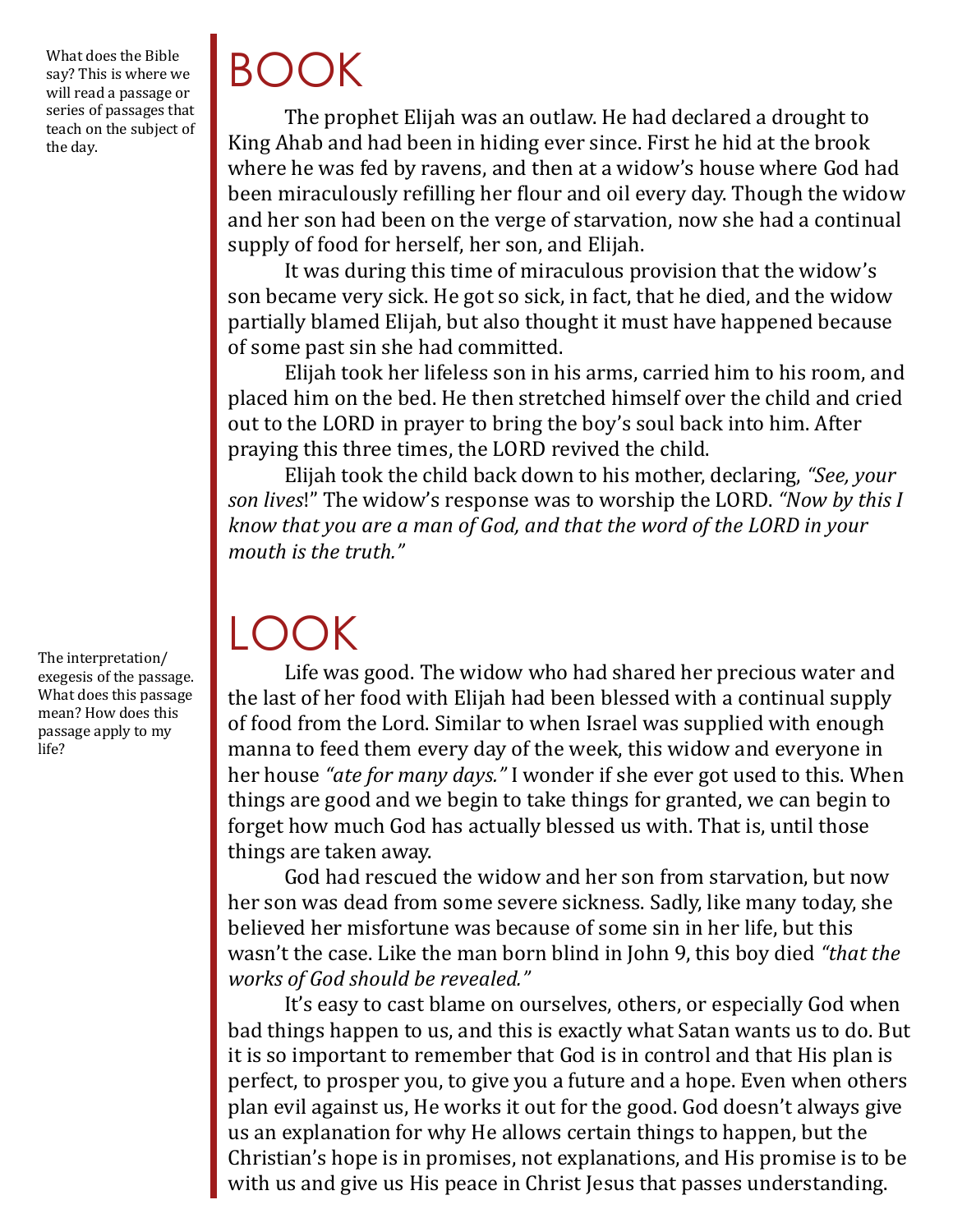## LOOK (Continued)

That being said, even in service to the prophet of God, trials can still come. All of us will experience difficult times, but our response must not be to cast blame, but to come to God in prayer. That is exactly what Elijah did. Remember, Elijah was a man of prayer (James 5:17). He prayed that the rain would cease and it did. He would pray for it to start up again and it would. But he didn't pray once, get discouraged, and give up. He kept bringing his requests to God in prayer. Once, twice, a third time...

Elijah had never read this chapter before. As a matter of fact, nowhere in the Bible before this is there a record of someone being raised from the dead. Elijah, in faith, asked God to do something that had never been done before, and as he prayed the third time, the boy took a breath and began to move! In this we see God's great plan. His plan wasn't to break her heart and ruin her life, but for her to worship Him and declare His Word to be true.

There is much more we could say about this passage, but we'll close with this. Elijah was able to declare to this mother, *"See, your son lives!"*  That is a hope that all of those who have accepted Jesus can claim. In Christ, all shall be made alive! We will spend eternity with Him. Life doesn't end in death. It's just the beginning. And what wonderful reunions await us in glory! I can just picture Jesus welcoming you into His kingdom and, like Elijah, saying, "See, your mom lives! See, your cousin lives! See, your friend lives!" The living God has conquered death, and all who follow Him will live. May we never take *that* for granted, but instead let it lead us to thank and praise Him every moment of every day.

## TOOK

As a class, memorize 1 Corinthians 15:22.

**Pray:** Thank God for sending His Son Jesus to conquer death and give us life. Praise Him that even in the most difficult situations He is with us, and that one day we will live in a world where all of the things that make this life difficult will be behind us.

**Parent Question:** Why did the widow blame herself after her son died?

What is my response to this passage of Scripture? How should my life change according to what this passage teaches me? What are the practical things I can do throughout the week to make this true in my life?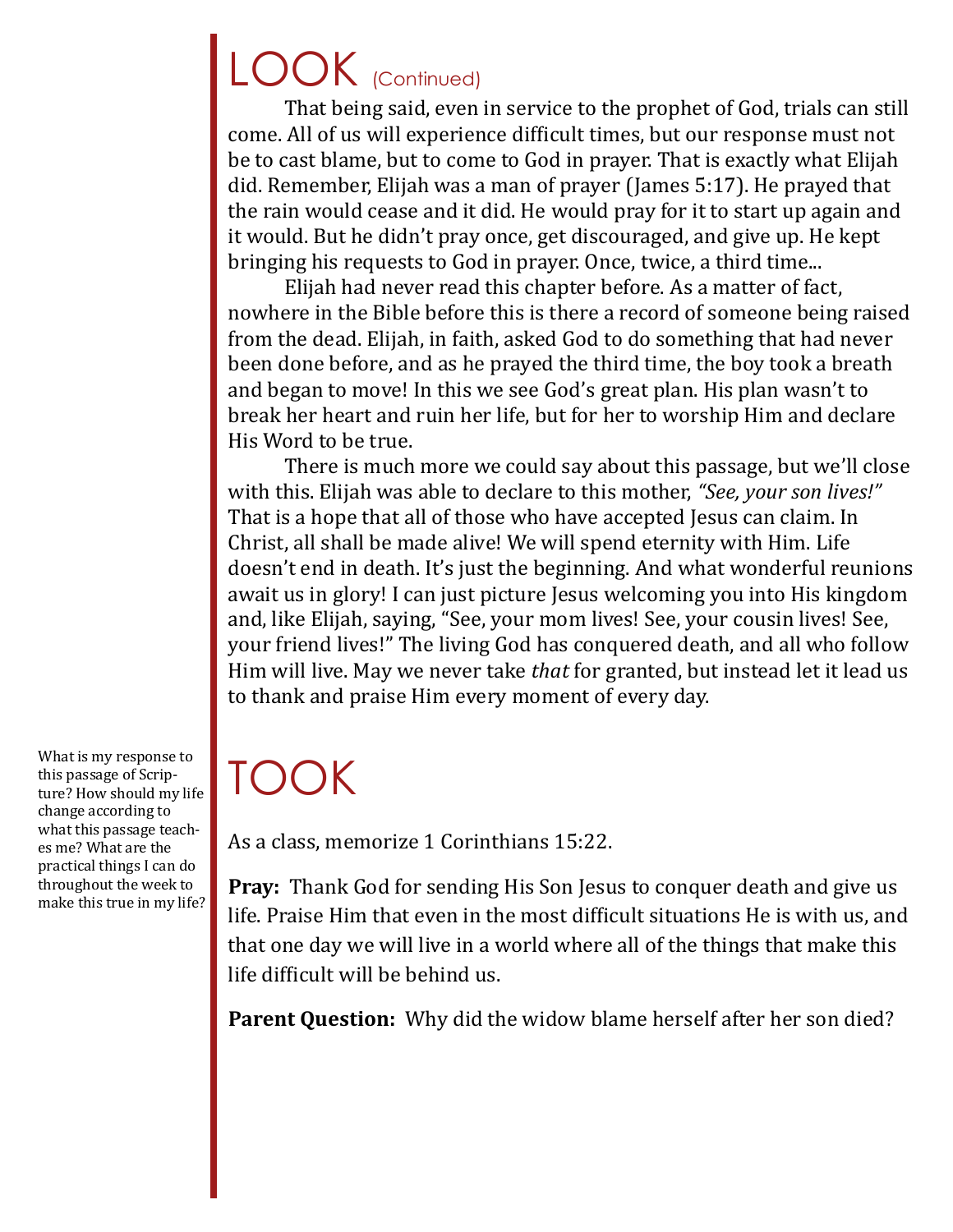## FURTHER STUDY

#### **Commentary on 1 Kings 17:17-24 by David Guzik**

C. Elijah raises the widow's son.

1.  $(1K<sub>i</sub> 17:17-18)$  The widow's grief at the death of her son.

**Now it happened after these things** *that* **the son of the woman who owned the house became sick. And his sickness was so serious that there was no breath left in him. So she said to Elijah, "What have I to do with you, O man of God? Have you come to me to bring my sin to remembrance, and to kill my son?"**

a. **After these things that the son of the woman who owned the house became sick**: We can imagine the happy days of provision in the household of the widow. Their needs were supplied by a continuing miracle of God. Yet those happy days were eventually covered by a dark shadow: the sickness and death of the widow's son.

i. The death of the son was a double blow to the widow. Not only did she suffer as any mother who loses a child, but she also suffered as one who lost her only hope for the future. The expectation was that her son would grow and provide for her in her old age. Now that expectation was shattered.

b. **Have you come to me to bring my sin to remembrance, and to kill my son?** At the death of her son, the widow indirectly blamed Elijah. She more directly blamed herself and her unnamed **sin**. Whatever her sin was, the guilty memory of it was always close to her.

2. [\(1Ki 17:19](https://www.blueletterbible.org/kjv/1kings/17/19-20/s_308019)-20) Elijah's prayer.

**And he said to her, "Give me your son." So he took him out of her arms and carried him to the upper room where he was staying, and laid him on his own bed. Then he cried out to the Lord and said, "O Lord my God, have You also brought tragedy on the widow with whom I lodge, by killing her son?"**

a. **He took him out of her arms**: This vivid detail shows that the widow clutched the dead child tightly in her arms.

b. **The upper room where he was staying**: The term **upper room** "Refers to a temporary shelter or room on the roof, accessible from outside the house. Such structures are common in the Near East. This arrangement would allow the widow not only her needed privacy but would safeguard her reputation." (Patterson and Austel)

c. **Then he cried out to the Lord**: Elijah prayed with great heart and intimacy with God. He brought this seemingly unexplainable and irredeemable tragedy to God in prayer. Since he knew God led him to this widow, Elijah laid this **tragedy** on God and asked Him to remedy it.

3.  $(1$ Ki  $17:21-24)$  The son is raised from the dead.